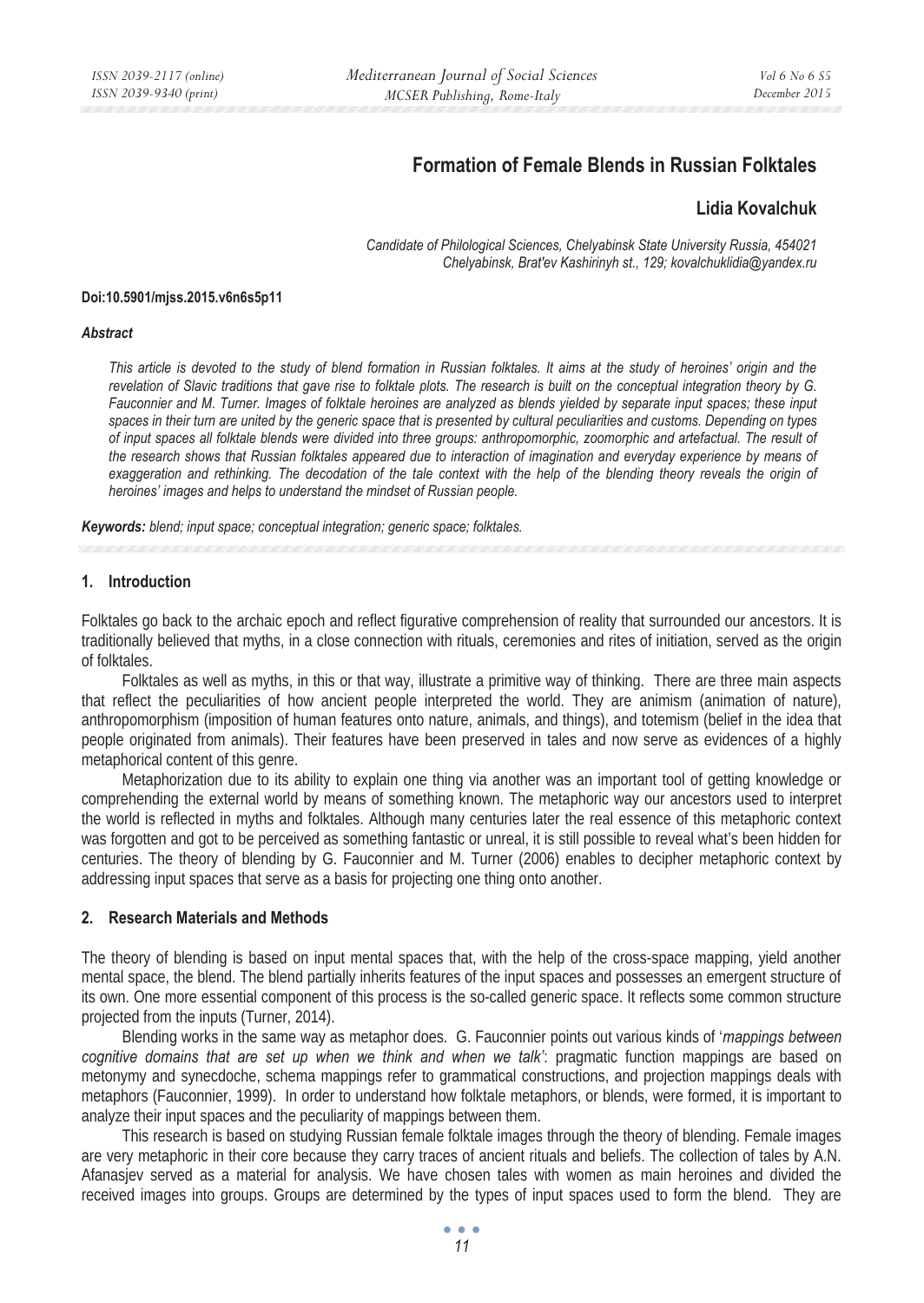anthropomorphic (referring to a man), zoomorphic (referring to animals) and artefactual (referring to an artifact). Input spaces were analyzed from the point of their meaning in Slavic culture.

# **3. Research Results and Discussion**

Russian folktale heroines are often associated with animals, things or other images. If to look back to the Slavic culture, it comes as no surprise how these images appeared.

Folktales as well as myths are the most ancient types of getting knowledge and sharing it with other generations. These genres appeared at the time when the man didn't separate themselves from the natural, animal world, or the world of things, but conceptualized the existing reality via their own perception. This is the reason why anthropomorphism in folktales is mostly expressed by carrying human traits over nature, animals and things.

### *3.1 Anthropomorphic blends*

Projection mappings create female folktale blends with the help of the so called 'mirror reflection'. On the one hand, nature is assigned with female anthropomorphic features, such as character traits, the manner of behaviour, and lifestyle. On the other hand, natural images are projected on the woman, enduing her with features of natural phenomena, animals and plants.

Female folktale images appeared from Slavic traditions and beliefs but were subjected to metaphorical transformations which can be revealed through blending. The most popular and recognizable blend that refers to the group of anthropomorphic blends is Baba-Yaga.

Baba-Yaga, living far in the deep forest, in Russian folktales is associated with the motif of conducting the hero into another world, where she herself plays the role of the conductor. This tradition goes back to the clan system, where sacrificers were in charge of the rituals of initiations. This ritual took place when a boy got matured and became a rightful member of the community, only then he could take somebody to wife. The ritual held different forms, but it always meant the end of the old life and resurrection to a new one. Vladimir Propp describes the rituals of initiation and the way they are presented in tales in a very detailed way (Propp, 2000), but we are interested not in the ritual but in the image of sacrificers who conducted them. Sacrificers were always women and it was them who gave birth to the image of Baba-Yaga.

These women lived in forest and prepared boys of 10-12 years old for the maturity by means of subjecting them to different trials. Compare it with the plot of the tale *Animal milk*, where Baba-Yaga helps the hero to overcome difficulties on his way to the Faraway Kingdom:

*She gave him food and drink and put to bed. Next morning she gave Prince Ivan a dog and a towel, "When you see a big river on your way impossible to pass, wave one end of the towel – the bridge will appear; when you pass the river, wave another end – the bridge will disappear." 1 (Afanasjev, 1985: 83)* 

In many tales Baba-Yaga plays the role of the fairy helper, she gives heroes some advice and gifts. But in most tales she tries to kill them. Such ambiguity of her perception is connected with the change of the clan system and subsequent antagonism against women-sacrificers. After this, they were allotted with evil, demonic traits. In the tale *The magic swan-geese* she does not seem to be a nice old woman, she snatches children to eat them:

*"Baba-Yaga has gone to the bath house to stoke the fire. She is going to stew you, put in the oven, roast, eat you up and ride on your bones" (Afanasjev, 1985, 334).* 

As sacrificers, Baba-Yaga always lives in the forest which is always described with epithets *dark* and *mysterious*. Firstly, it can be explained by the tradition to conduct rituals of initiation in the woods. Secondly, in many nations, including the Slavs, forest was considered to be the entry to the spirit world. Baba-Yaga can rule over animals and birds, which is also symbolic as the death was thought to be the change of one form of life into another, mostly that of animals or birds. That's why they are always present in tales. For example, they help to kidnap children (*The magic swan-geese)* or they are given to main heroes as helpers *(The tale about gold, silver and copper kingdoms).* Anyway the participation of animals and birds in the plot opens the road to the Faraway Kingdom, or another world.

The izbushka, where Baba-Yaga lives, stands on the border of these worlds and reminds domovina, or coffin.

*<sup>1</sup> Here and further the translation is made by the author of the article.*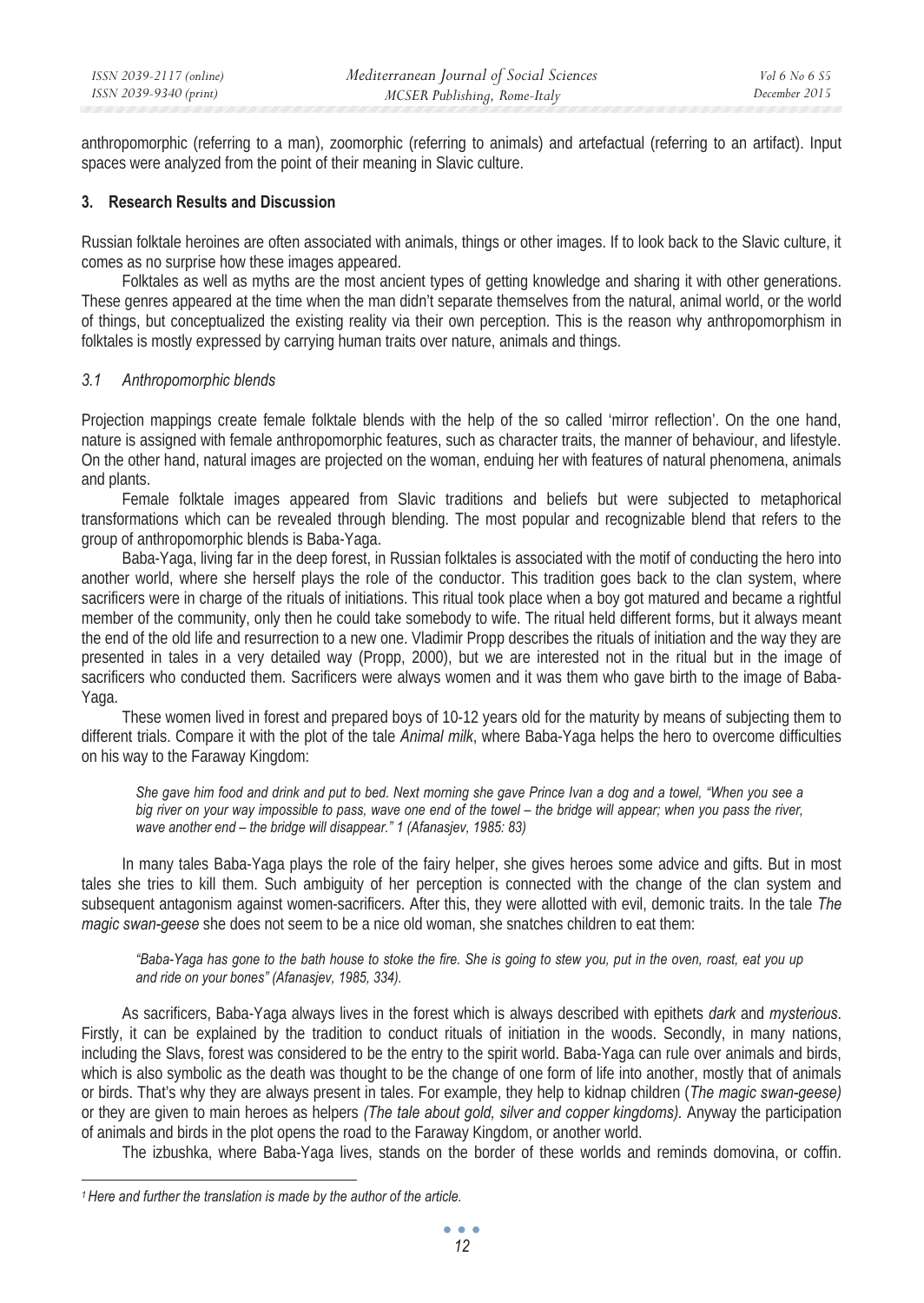Domovina was a hut where dead people were buried. It stood above the earth on high stubs with protruding roots, which looked like chicken legs. That is how the fairytale expression *hut on chicken legs* appeared. What is also interesting is the fact that it was forbidden to make an entry to the domovina from the side of the settlement, only from the side of the forest. So, when heroes in tale encounter Baba-Yaga's hut, they always say: *'Izbushka, Izbushka! Stand with back to the forest and front towards us'.*

Baba-Yaga herself looks half alive, half dead. She is presented as an old humped woman with the hooknose and bony leg (*'Baba-Yaga, bony leg'*). This bony leg and her skeleton look is one of the evidences of her belonging to another world. One more evidence is the famous fabulous phrase '*Foo!Foo! I smell a smell that is Russian'.* Russian smell means the smell of a living person as the dead and alive smell differently.

The English equivalent for Baba-Yaga is *hag* or *wicca*, but in English fairytales they are portrayed in other ways and have nothing in common with the Russian image. Baba-Yaga is a complex blend that has been formed for centuries and, as a result, has absorbed features of different epochs. Although many scholars, for example V. Propp (1997), devoted their attention to this image, there are still many mysteries connected with it, especially those referring to the etymology of the word.

## *3.2 Zoomorphic blends*

Zoomorphic blends are closely related to anthropomorphic blends and, in comparison with other types, occur in tales most frequently. Thus, the image of the snake princess exists in many Russian folktales: *The hunter and his wife, The snake princess, Katigoroshek* and so on*.* This blend combines two input spaces: woman and snake, the latter of which played an important role in many cultures. Snakes accompanied various female goddesses all over the world: The snake goddess in Minoan culture, Nüwa in China, Brighid in Celtic mythology, etc.

The Slavic cult of the snake goes back to ancient totemism. There was a belief that departed souls settled in snakes, so snakes were held in reverence (Dmitriev, 1998). In the encyclopedia *Slavic mythology* it is stated that in legends and spells girls were often turned into snakes as a sign of their wisdom (2002: 187). Similar ideas are traced in Russian folktales. Young beautiful women turn into snakes for the sake of salvation and get out of the burning flame which symbolizes the spirit world:

*"Kazak, be so kind! Save me from death" – "How can I save you? There is flame everywhere. I can't even approach to you." – "Put your pike into the flame and I'll get out." Kazak put the pike into the flame, and turned his back on terrible heat. Straight away a beautiful girl turned into a snake, crept on the pike, climbed on him, coiled tree times round his neck and took its tail into its mouth. (Afanasjev, 1985: 268).* 

As a result, we get two input spaces which are united by ancient cultural beliefs that in the process of conceptual integration form a generic space. In folktales snake-princesses are usually clever and beautiful women who change their appearances in the same way as snakes shed their skin.

The motif of human transformation is also reflected in bird images, for example swan princess. The importance of this image has got its occurrence in Russian metaphoric expressions: *swanneck*, *floating like a swan, white swan.* The blend *swan princess* is often associated with beauty and purity, but why?

In Slavic mythology swans were treated as sacred birds. It was forbidden to kill them and eat their meat. The beauty and graciousness of these birds gave rise to legends about swan maidens. Swan maidens were supposed to be elegant, mystical creatures that rule the roost of nature. In Slavic culture there was even a tradition among girls to put on white dresses with long sleeves and dance altogether to music (Gura, 1997). They imitated swan dance thus highlighting their chasteness. In the Russian language the word *swan* itself is of feminine gender and is usually used with the epithet *white*.

The reverence of these birds is reflected in folktales. The blending of the female and the bird images is brightly portrayed in the appearance of the main heroine. In the tale *Danilo the Luckless* the servant of Knyaz Vladimir sets out to the Water King to fulfill his duty and meets the swan princess:

*"I want the lovely Swan Maiden to stand before me! Let her body be seen through her feathers, let her bones be seen through her body, let it be seen through her bones how from bone to bone the marrow flows, words like pearls intersperse."(Afanasjev, 1985, p. 364)* 

For the modern reader the woman who has feathers and looks like a bird seems to be more than strange, but according to fairytale canons it is an ideal of perfection. Such an effect is achieved with standard folktale metaphors, lik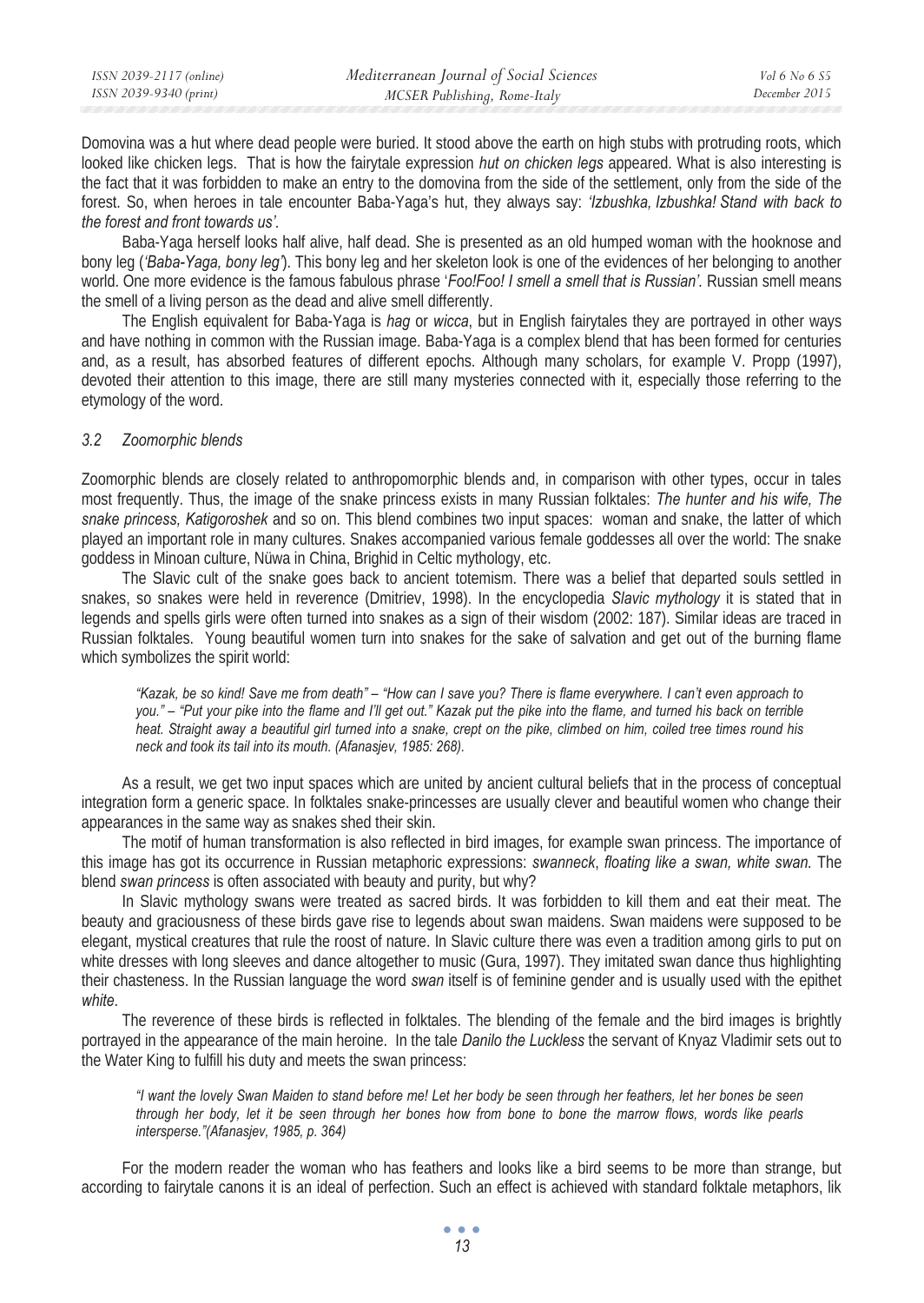| ISSN 2039-2117 (online) | Mediterranean Journal of Social Sciences | Vol 6 No 6 S5 |
|-------------------------|------------------------------------------|---------------|
| ISSN 2039-9340 (print)  | MCSER Publishing, Rome-Italy             | December 2015 |

*swan-bird, beautiful maiden, from bone to bone the marrow flows, words like pearls intersperse*, and frequent repetition of clipped forms of adjectives *young girl, coloured dress.* In this description the ritual of unmarried girls to get dressed as swans is discernible. Once again the generic space of two inputs is stipulated by cultural background.

Therefore, the belief of the people in the power of animals and birds as well as the ritual to disguise themselves for different purposes gave rise to folktale images. Of course male and female images are different because of different roles they played at those times, but these images are not spontaneous either. It is necessary to point out that not only animals were used as totems and symbols, man-made things were also conferred with powers.

## *3.3 Artefactual blends*

Historically, people believed that any thing made by hands carried part of its creator's soul. Due to this, some things, they were called fetishes, were considered to be dowered with supernatural powers. In Russian folktales such fetishes present the incarnation of the deceased person's soul.

If to look back to the Slavic culture, it comes as no surprise why dolls are often used in the folktale narration as fetishes. The source of their origin is ancient rituals of life and calendar cycles. Dolls served as talismans for protection. They were sacrificed instead of a living person, but later when rituals of sacrifice were turned into holidays they were burned for the symbolic meaning. Russian people still have this tradition in the form of Maslenitsa.

Dolls were made for different occasions like weddings or child birth, but they were always passed through female lineage. The traditional Slavic doll was faceless as it was believed that spirits can penetrate into it via its mouth and eyes. The genetical connection of dolls with the under world was marked by V. Propp. He wrote that dolls represent the deceased person, that's why they should be fed. If you feed the doll, then the incarnated soul of the dead person will give you help (Propp, 2000).

In Russian folktales dolls are main heroines' deceased mothers who help them to overcome difficulties. On the deathbed the woman blesses her daughter and gives her a doll, which later helps to surmount obstacles. The plot and the obstacles can differ, but the general idea is repeated from tale to tale: *Vasilisa the Fair, Annushka, Knyaz Danilo Govorilo*:

*On her deathbed the merchant's wife called her little daughter to her, took out from under the bed-clothes a doll, gave it*  to her, and said, "Listen, Vasilissa, dear; remember and obey these last words of mine. I am going to die. And now, *together with my parental blessing, I bequeath to you this doll. Keep it always by you, and never show it to anybody; and whenever any misfortune comes upon you, give the doll food, and ask its advice. When it has fed, it will tell you a cure for your troubles." Then the mother kissed her child and died. (Afanasjev, 1984, p. 127). 2* 

This extract describes the process of the incarnation of the woman's soul into the doll. After her death the doll becomes alive and starts helping the girl in everything she needs: form doing her housework to giving advice. Thus, we see that the metaphoric projection from the input *woman* onto the input *doll* in folktales happened because of the Slavic belief in the totemic meaning of the toy. Although many years have passed since old traditions were alive, we still believe in the power of things.

### **4. Conclusion**

As any other folklore genre, folktales have passed from generation to generation in an oral form. This led to changes in plots and interpretations. Only several centuries ago folktales acquired a written form and started to be used only for esthetic function, thus having lost ritual and sacral meanings. Nowadays folktales are being studied in linguistics, philology, historical sciences, folkloristics and ethnology, but they still preserve many mysteries.

The history of any nation has always been connected with its tale heritage. Folktales were initially created as an attempt to explain reality by means of imposing peculiarities of the natural world on the life of the society. The blending of ideas in tales carries a deep pragmatic sense. Folktales present a mixture of different ideas that at the first gaze seem to be quite ridiculous and fantastic, though these ideas were not blended spontaneously but are the result of long lasting traditions. As a lot of rituals were carried out by women, the later play an important part in folklore heritage. The notion of woman is the basic concept that is characterized by strongly marked national and cultural characteristics. Its interpretation is based upon stereotypes which have appeared due to biological and social functions carried by women. It is an input space that serves for yielding various blends both in everyday speech and in tales.

*<sup>2</sup> Translation is taken from the book Russian Fairy Tales. A Choice Collection of Muscovite Folk-lore by W. R. S. Ralston, p. 158.*